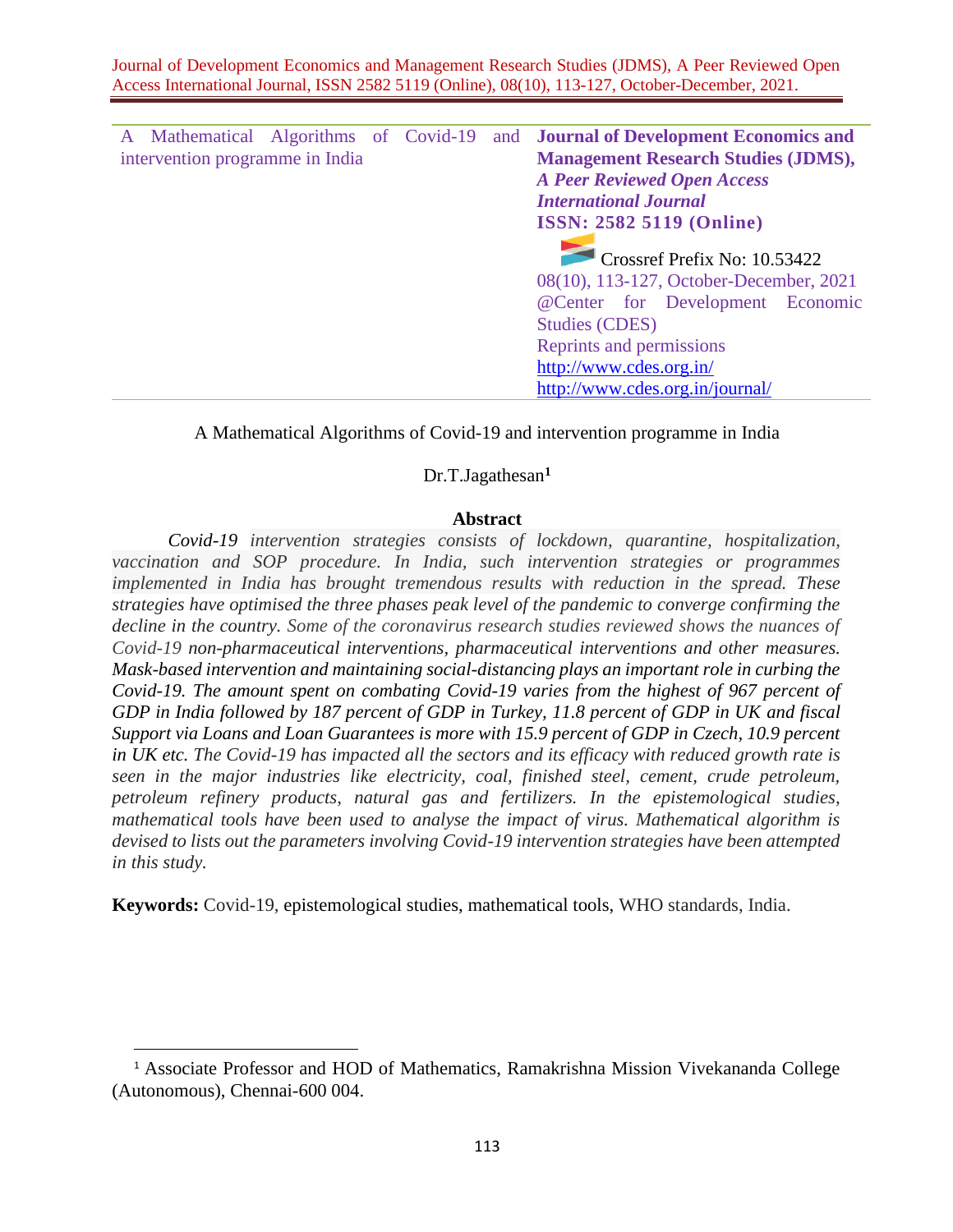## **Introduction**

The epistemological studies use mathematical tools as it simplifies complex parameters like control measures, projecting its potential impact, and addressing the ongoing transmission in an easily understandable manner. In this study, an attempt is made to analyse the ongoing Covid-19 intervention strategies like lockdown, quarantine, hospitalization, vaccination and SOP procedure are imperative to save people from devastating public health and socio-economic burden. These intervention strategies or programmes implemented in India has brought tremendous results with reduction in the spread of this killer disease. The effectiveness of intervention strategies on transmission dynamics is ubiquitous in health economics as it has brought reduction in Covid-19 cases and death over a period of time. The algorithm design guzzles transmission dynamics from human to human which includes using non-pharmaceutical interventions like social distancing, time window, personal protection levels, and the SOP procedures of the Government as per the WHO standards. These strategies have optimised the three phases peak level of the pandemic to converge confirming the decline in the country. It is a clear example of achievement in health care arrangements as well as control the spread of Covid-19 provided in India.

The mathematical algorithms attempted here deals with the Covid-19 intervention strategies incorporating the estimation of parameters that predicts the near future scenario of the disease. The dynamics of the pandemic disease has different situations of lockdown viz., complete lockdown, partial lockdown, and no lockdown with SOP. The high transmission rate found in the peak level of cases and death rates during the different phases of the pandemic Covid-19 shows the higher level of endemicity. It is noted that by reducing the contacts with intervention strategies and by increasing the efficacy of lockdown the pandemic may be controlled with the detection and containment of infection and stopping it before the community transmission in order to mitigate its effect on human health.

### **Review of literature**

Some of the coronavirus research studies are: Studies conducted before 2003 mostly related to murine coronavirus. After 2003 studies were on molecular virology like viral genome, spike protein, and RNA virus. After the current COVID-19 studies deals with clinical characteristics, testing approaches; vaccine development, treating, emotional distress and psychiatric symptoms and preventing COVID-19. Data required for mathematical algorithm in the pandemic is by collating real-time public-health data, including confirmed cases, deaths and testing figures, to keep the public informed and support policymakers in refining interventions, time-series charts and geographic maps, ranging from region-level statistics.

Jon C Emery and others have opined that some key gaps in the understanding of SARS-CoV-2 infection remain unattended with regard to the transmission from individuals experiencing asymptomatic infections. They have used a transmission model of COVID-19 with asymptomatic and pre-symptomatic states calibrated to outbreak data from the Diamond Princess, to quantify the contribution of asymptomatic infections to transmission. It is found that the asymptomatic SARS-CoV-2 infections may contribute substantially to transmission and it is essential to consider when assessing the potential effectiveness of ongoing control measures to contain COVID-19 (Jon C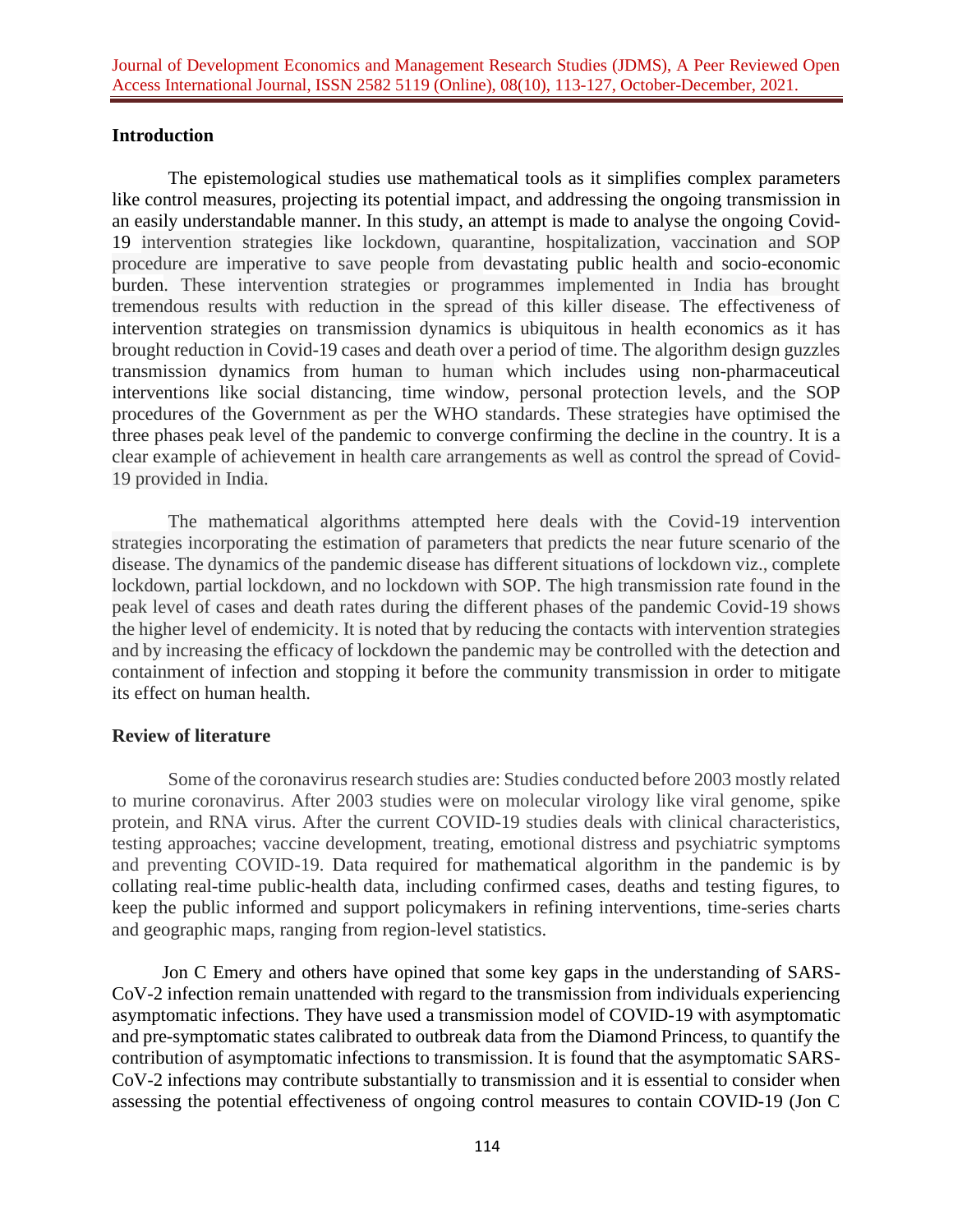Emery, et.al., 2019). Ngonghala and others (2020) have applied mathematical model to study the non-pharmaceutical interventions using in USA. They found that the mask-based intervention combined with social-distancing plays an important role in curbing the Covid-19.

J. Haushofer and C. J. E. Metcalf (2020) noticed different strategies are used in complex combinations, disorganized, built-in evolution it cannot attribute to a particular policy in controlling the transmission of the pandemic. The interventions are different from each other in terms of psychological and economic cost, ranging from very low-cost to expensive. Therefore, they have suggested that it is important to recognize the interventions that reduce the transmission at the lowest psychological and economic cost.

Vijay Pal Bajiya, Sarita Bugalia, and Jai Prakash Tripathi (2020) have suggested nonpharmaceutical interventions. They used method of least squares and the best fit curve and estimated the model parameters to calibrate the model with daily new confirmed cases. They found that implementation of perfect isolation has brought 33.33 percent increment in contact-tracing on June 26, 2020 may reduce the number of cumulative confirmed cases of Covid-19 in India by around 53.8 percent at the end of July 2020. Authors have suggested a nationwide lockdown combined with non-pharmaceutical interventions to reduce the spreading of COVID-19 in India.

S. Khajanchi, K. Sarkar, J. Mondal, and M. Perc, (2020) have used deterministic model to study the dynamics of Covid-19 transmission with social distancing, media effect, contact-tracing, and hospitalization in India. They found that Covid-19 has demonstrated oscillatory dynamics which can be controllable by maintaining social distances and the effectiveness of isolation or hospitalization. Nadim and Chattopadhyay (2020) have discussed with mathematical model on COVID-19 transmission which 'demonstrates the backward bifurcation phenomenon in the case of imperfect lockdown, and there is no possibility of having the backward bifurcation phenomenon in the perfect lockdown scenario and found that effective lockdown is very necessary to decrease the prevalence of COVID-19 and reduce the risk of the disease burden'.

A. Senapati and J. Chattopadhyay (2020) proposed a mathematical model to describe the COVID-19 transmission that is fitted to the daily cumulative new confirmed cases during the period of March 2–24, 2020. The authors considered two intervention scenarios that are dependent on the flexibility of the intervention intensity throughout implementation. Their results suggested that higher intervention effort is needed to control the Covid-19 outbreak or eradicate the disease from India.

# **Intervention programmes in India**

COVID-19 is a deadly virus has attacked the human beings. The WHO has declared Covid-19 as a Public Health Emergency of International Concern and declared this disease as pandemic on March 11, 2020. The WHO has given guidelines to be followed to combat its spread. Some of the policy measures implemented worldwide during 2020 are given below.

| Table 1: Some policy measures during the 2020 to combat Covid-19 worldwide |                                               |           |  |  |  |  |  |
|----------------------------------------------------------------------------|-----------------------------------------------|-----------|--|--|--|--|--|
| Type                                                                       | Fast policy response adopted by policy makers | Countries |  |  |  |  |  |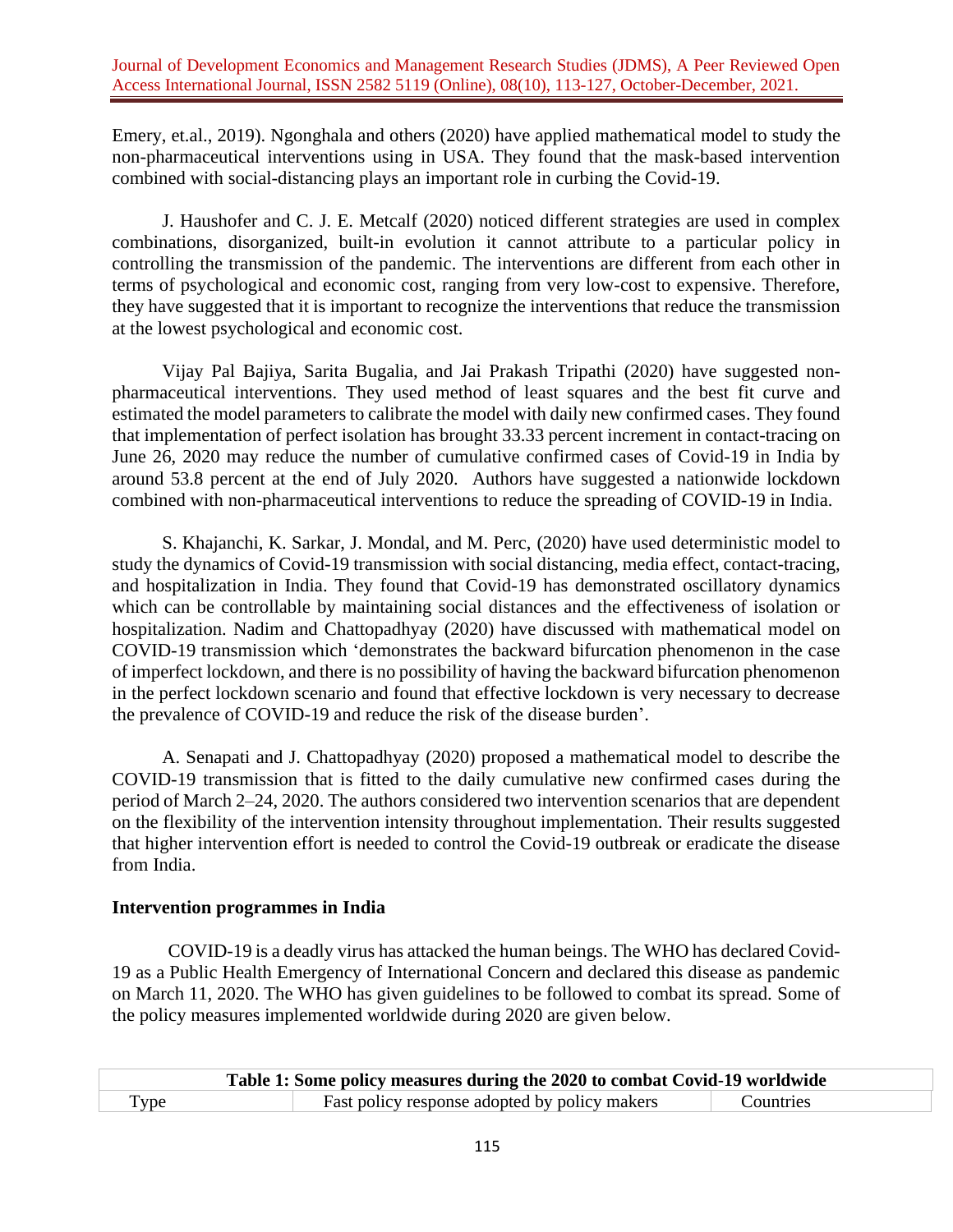| 1                                                   | Monetary policy measures                             | Granting<br>regulatory<br>forbearance to banks, and<br>principal<br>interest<br><b>or</b><br>moratorium<br>debtors<br>to<br>affected by COVID-19                  | Ireland, China, Nigeria<br>and Italy   |  |  |  |  |  |
|-----------------------------------------------------|------------------------------------------------------|-------------------------------------------------------------------------------------------------------------------------------------------------------------------|----------------------------------------|--|--|--|--|--|
| (bond and equity) markets                           | Central banks' provision of liquidity to financial   | China and US                                                                                                                                                      |                                        |  |  |  |  |  |
| were plunging in value rapidly                      | Central banks' purchase of bonds and securities that | Australia, EU and Canada                                                                                                                                          |                                        |  |  |  |  |  |
| Lowering interest rates by Central banks            |                                                      | Turkey, US, New Zealand, Japan and UK, Nigeria, South<br>Korea and Canada                                                                                         |                                        |  |  |  |  |  |
| health sector, individuals and essential businesses | Sustained flow of credit to banks, SMSEs, public     | Australia, Nigeria, US and UK                                                                                                                                     |                                        |  |  |  |  |  |
| 2                                                   | <b>Fiscal measures</b>                               | Governments approving a<br>federal<br>stimulus<br>large<br>package for sectors and<br>industries most affected by<br>the COVID-19 pandemic                        | UK, US,<br>Australia<br>and<br>Nigeria |  |  |  |  |  |
| Provision of income support for individuals         |                                                      | Australia, US, UK and India                                                                                                                                       |                                        |  |  |  |  |  |
|                                                     | Social welfare payments to support each household    | Australia, US                                                                                                                                                     |                                        |  |  |  |  |  |
| 3                                                   | Public health measures                               | Public quarantine<br>India, US, UK and almost<br>every country                                                                                                    |                                        |  |  |  |  |  |
| Border quarantine                                   |                                                      | Poland, Vietnam, India, UK, US, Pakistan, Australia and<br>Colombia                                                                                               |                                        |  |  |  |  |  |
| Issuing a stay-at-home policy                       |                                                      | Italy, Iran, Nigeria and UK                                                                                                                                       |                                        |  |  |  |  |  |
| Social distancing policy                            |                                                      | South Africa, US, UK, UAE, Singapore, Nigeria, Japan,<br>China, India, Germany, Pakistan, Australia, South Korea<br>and Israel                                    |                                        |  |  |  |  |  |
| $\overline{4}$                                      | Human control measures                               | of<br>Temporary<br>release<br>prisoners<br>from<br>overcrowded prisons                                                                                            | Iran and US                            |  |  |  |  |  |
| Shut-down of air, land and sea borders              |                                                      | Taiwan, India, Mexico, US., Germany, Serbia and Nigeria                                                                                                           |                                        |  |  |  |  |  |
| Shutdown of schools                                 |                                                      | UK, Spain, Italy, South Africa, Nigeria and US                                                                                                                    |                                        |  |  |  |  |  |
| home lockdown                                       | Using the military to enforce a coronavirus stay-at- | Malaysia, Italy, US, Israel, South Africa and Spain                                                                                                               |                                        |  |  |  |  |  |
| Travel ban                                          |                                                      | EU, US, Argentina, Austria, Australia, Bolivia, Cambodia,<br>Canada, China, Cape Verde, Cambodia, Colombia,<br>Croatia, Denmark, Egypt, Germany, Greece and Haiti |                                        |  |  |  |  |  |
| Visa denial and suspension                          |                                                      | South Africa, Canada, Singapore, China, Nigeria, Ghana,<br>Kenya, Bolivia and Brazil                                                                              |                                        |  |  |  |  |  |

Source: Media reports and Central Banks' press release

Table 1 shows some policy measures taken during 2020 to combat Covid-19 worldwide which included monetary policy measures, fiscal measures, public health measures, human control measures and travel ban by many countries. These measures have achieved desired results across the countries and they could control the menace of virus spread drastically from its three phases.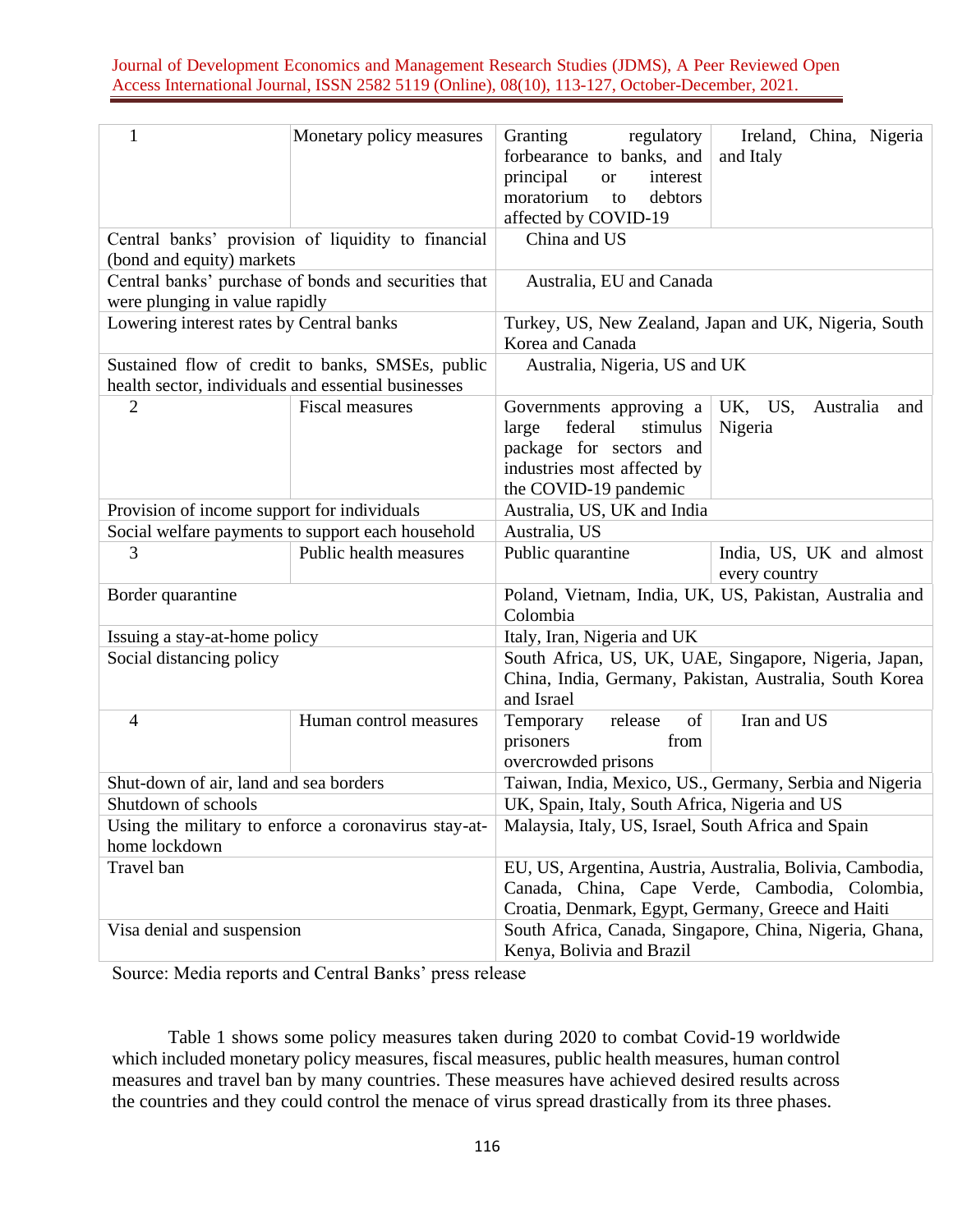| Table 2: Fiscal Policy Measures to Combat Spread of Coronavirus worldwide |                    |          |                |                          |                 |  |  |  |  |
|---------------------------------------------------------------------------|--------------------|----------|----------------|--------------------------|-----------------|--|--|--|--|
| Countries<br><b>Total Increase</b>                                        |                    | % of GDP | Fiscal         | % of GDP                 | Remarks         |  |  |  |  |
|                                                                           | in Direct          |          | Support via    |                          |                 |  |  |  |  |
|                                                                           | Spending           |          | Loans and      |                          |                 |  |  |  |  |
|                                                                           |                    |          | Loan           |                          |                 |  |  |  |  |
|                                                                           |                    |          | Guarantees     |                          |                 |  |  |  |  |
| <b>US</b>                                                                 | <b>USD \$484bn</b> | 2.4      | USD2.3tn       | 9.3                      | <b>Measures</b> |  |  |  |  |
|                                                                           |                    |          |                |                          | announced       |  |  |  |  |
| <b>UK</b>                                                                 | GBP 350bn          | 11.8     | GBP330bn       | 10.7                     | Measures        |  |  |  |  |
|                                                                           |                    |          |                |                          | announced       |  |  |  |  |
| Canada                                                                    | C\$ 107bn          | 6.2      |                |                          | Measures        |  |  |  |  |
|                                                                           |                    |          |                |                          | announced       |  |  |  |  |
| Czech                                                                     | CZK 100bn          | 1.8      | CZK900bn       | 15.9                     | <b>Measures</b> |  |  |  |  |
|                                                                           |                    |          |                |                          | announced       |  |  |  |  |
| Poland                                                                    | ZL 212bn           | 9        | ZL700mn        | 0.1                      |                 |  |  |  |  |
| Romania                                                                   | RON 9bn            | 0.9      | EUR 400mn      | 0.2                      |                 |  |  |  |  |
| Russia                                                                    | RUB 1.4tn          | 0.3      |                |                          | <b>Measures</b> |  |  |  |  |
|                                                                           |                    |          |                |                          | announced       |  |  |  |  |
| Egypt                                                                     | EGP 50bn           | 0.8      | EGP50bn        | 0.8                      |                 |  |  |  |  |
| <b>Israel</b>                                                             | ILS 2.8bn          | 0.4      | $\overline{a}$ | $\overline{\phantom{0}}$ |                 |  |  |  |  |
| Saudi Arabia                                                              | SR 120 billion     | 3.9      |                |                          |                 |  |  |  |  |
| Turkey                                                                    | billion<br>100     | 185      |                |                          | Increased       |  |  |  |  |
|                                                                           | <b>LIRA</b>        |          |                |                          | credit, lower   |  |  |  |  |
|                                                                           |                    |          |                |                          | taxes and       |  |  |  |  |
|                                                                           |                    |          |                |                          | deferred        |  |  |  |  |
|                                                                           |                    |          |                |                          | payments        |  |  |  |  |
| Nigeria                                                                   | NGN3.5tn           | 2.3      | \$6.9bn        | 7.5                      | Measured        |  |  |  |  |
|                                                                           |                    |          |                |                          | announced       |  |  |  |  |
| India                                                                     | ₹ $1.7$<br>lakh    | 967      | \$1 billion    | 0.04                     | World bank      |  |  |  |  |
|                                                                           | crore              |          |                |                          | loan            |  |  |  |  |
| Source: Media reports and Central Banks' press release                    |                    |          |                |                          |                 |  |  |  |  |

Table 2 provides the fiscal policy measures to control the spread of coronavirus in many countries. The amount spent varies from the highest of 967 percent of GDP in India followed by 187 percent of GDP in Turkey, 11.8 percent of GDP in UK etc. Fiscal Support via Loans and Loan Guarantees is more with 15.9 percent of GDP in Czech, 10.9 percent in UK etc. Such measures taken by these countries despite their financial burden has proved with positive indicators in the Covid-19 impact reduction in its three phases.

### **Algorithm of Covid-19 Intervention program**

Algorithm of Covid-19 intervention program in India given below provides a base for mathematical model application to measure its impact with various tools.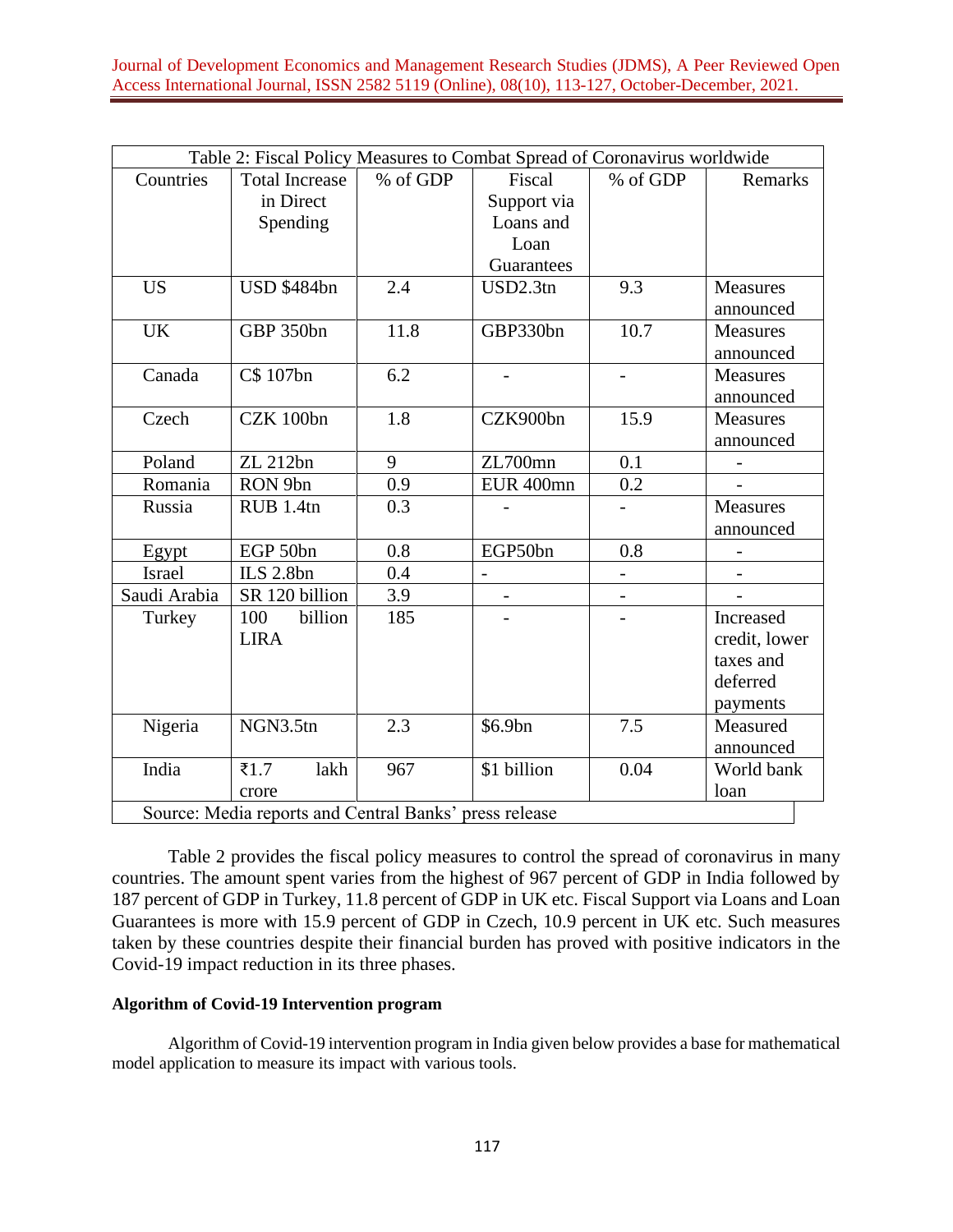Algorithm of Covid-19 Intervention program in India



# **Impact of multiple intervention programs to combat Covid-19 in India**

The impact of multiple intervention programmes to combat Covid-19 in India is depicted in the following charts on various parameters.

Chart 1: Covid-19 test per 1000 people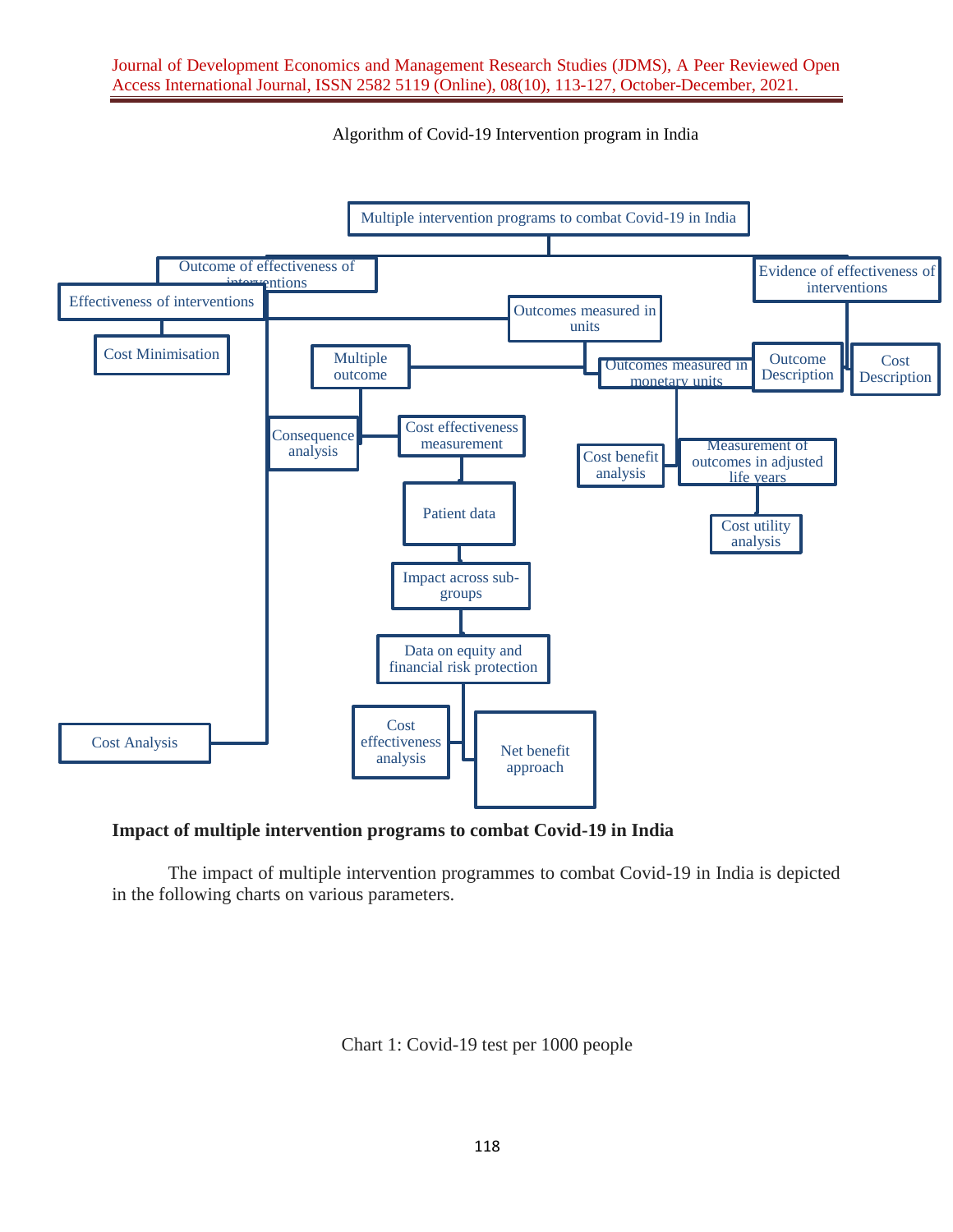

Source:<https://ourworldindata.org/coronavirus/country/india>

Chart 1 portrays the Covid-19 test per 1000 people from 20.03.2020 to 26.03.2022 which explains the drastic decline in the tests due to control of the virus in India.



Chart 2: Daily new confirmed Covid-19 cases in India

Source:<https://ourworldindata.org/coronavirus/country/india>

Chart 2 shows that the decline in the new confirmed Covid-19 cases as on 29.03.2022 in India which is in contrast of cumulative cases given in Chart 3.

Chart 3: Cumulative confirmed Covid-19 cases in India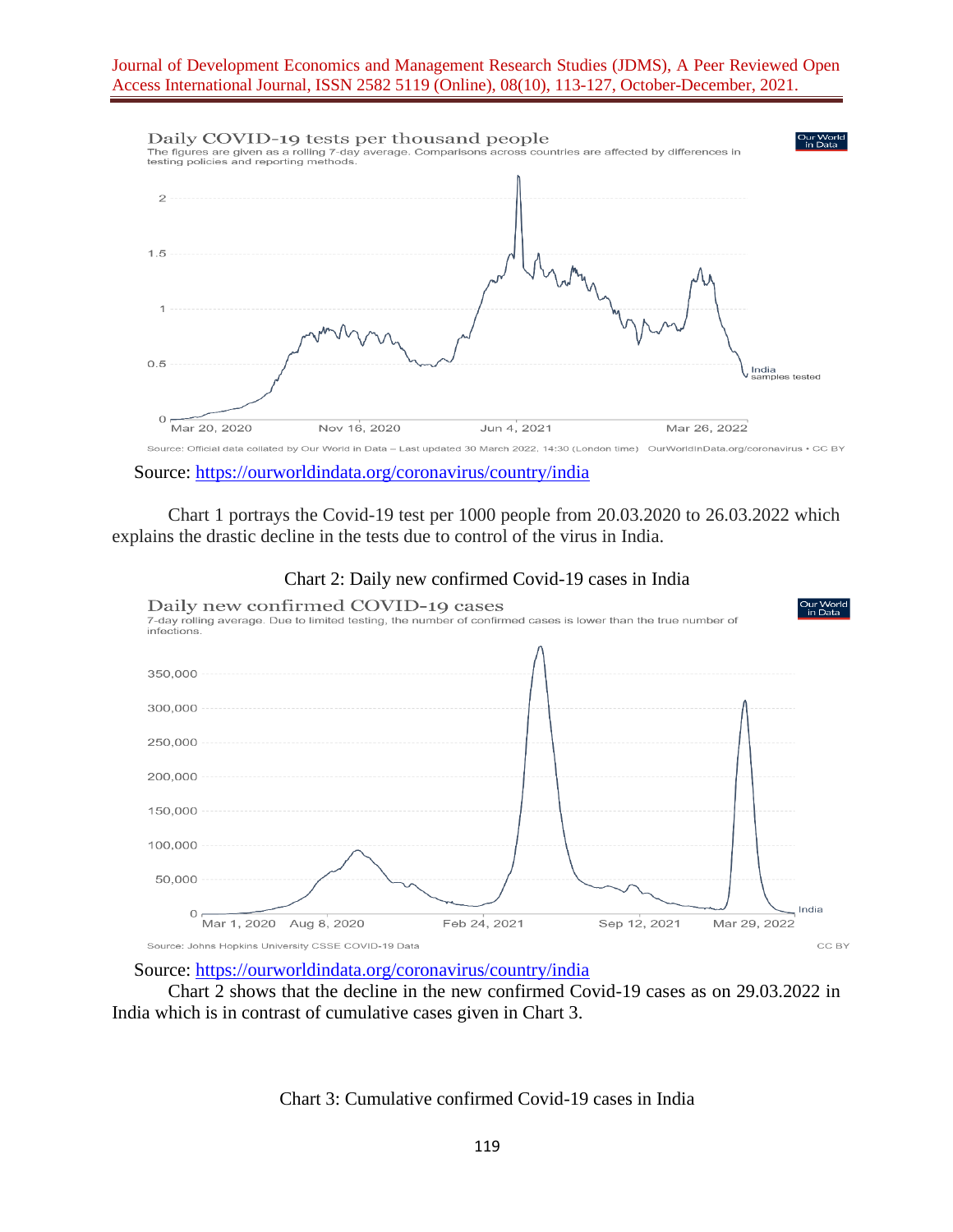

#### Source:<https://ourworldindata.org/coronavirus/country/india>



### Source: https://ourworldindata.org/coronavirus/country/india

As given in Chart 4 the daily new confirmed Covid-19 deaths in India from 17.03.2020 to 29.03.2022. The cumulative confirmed Covid-19 death cases data is alarming as given in Chart 5. It is a remarkable achievement to our country with a huge population.

Chart 5; Cumulative confirmed Covid-19 deaths in India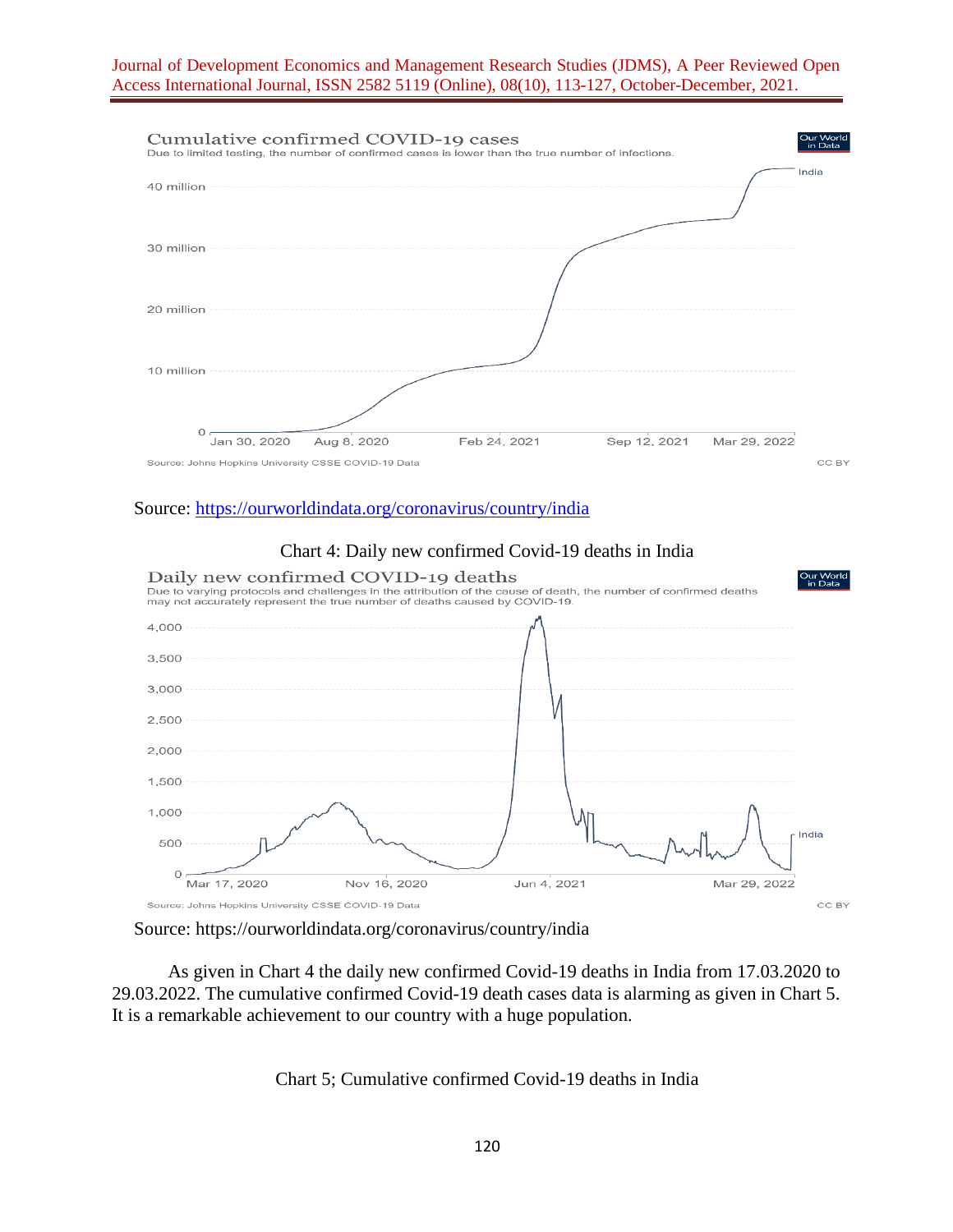

Source:<https://ourworldindata.org/coronavirus/country/india>





Source: https://ourworldindata.org/coronavirus/country/india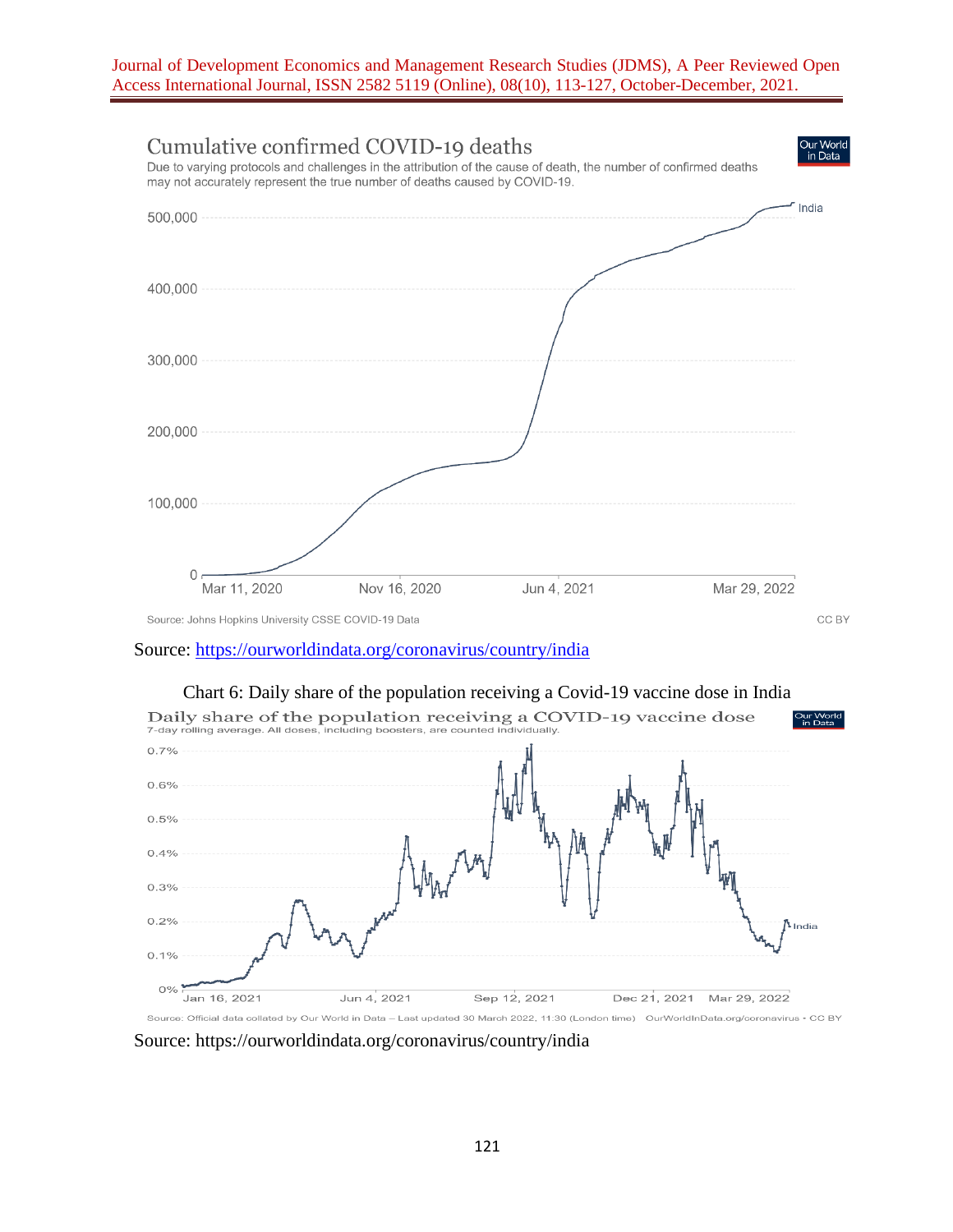Chart 6 shows the daily share of the population receiving a Covid-19 vaccine dose in India from 16.06.2021 to 29.03.2022 which has gone up to 0.7 percent of the population which is a remarkable record achievement of the Governments.



Source: Testing data from official sources collated by Our World in Data, confirmed cases from Johns Hopkins University CSSE OurWorldInData.org/coronavirus • CC BY

### Source: https://ourworldindata.org/coronavirus/country/india

Chart 7 presents the daily test vs. daily new Covid-19 confirmed cases per million as a 7 day average in India shows that it is affirmative in reporting the differences between both the parameters as on 26.03.2022.

The virus has brought standstill to all the countries in general and India in particular. The impact is experienced in employment, income, savings etc., due to several lockdowns and SOP procedures during its three phases. It is inevitable to the Government as the pandemic has to be controlled to save people. The Covid-19 has impacted all the sectors and Table 3 shows its efficacy with reduced growth rate in the major industries like electricity, coal, finished steel, cement, crude petroleum, petroleum refinery products, natural gas and fertiliers. Chart 8 shows the decline in the growth rate during the peak periods of the Covid-19, that is during 2019-20 and 2020-21.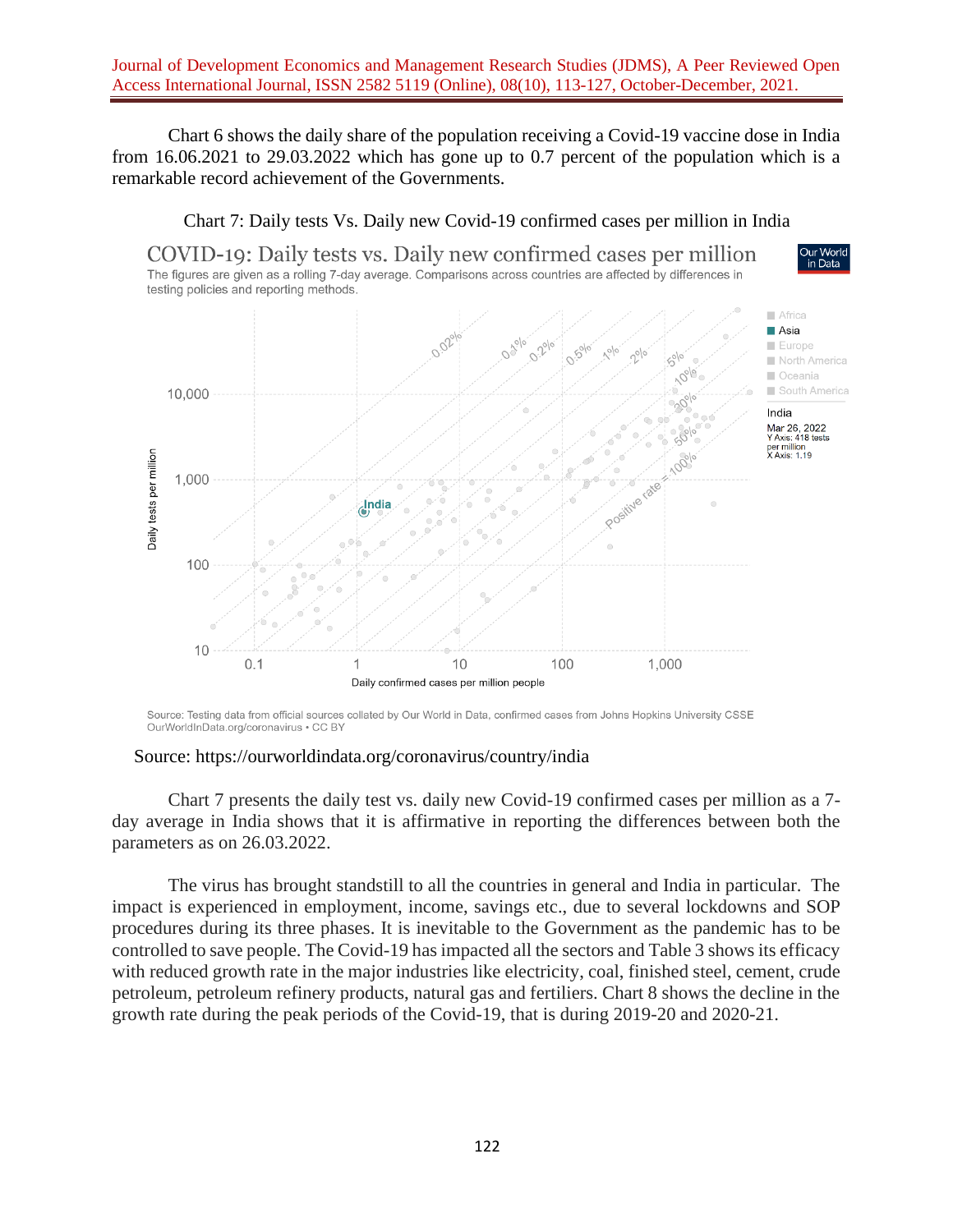| Year           | Composite<br>Index | Electricity | Coal   | Finished<br>Steel | Cement  | Crude<br>Petroleum | Petroleum<br>Refinery<br>Products | <b>Natural Gas</b> | Fertilisers |
|----------------|--------------------|-------------|--------|-------------------|---------|--------------------|-----------------------------------|--------------------|-------------|
| Weight         | 40.27              | 7.99        | 4.16   | 7.22              | 2.16    | 3.62               | 11.29                             | 2.77               | 1.06        |
| 2020-<br>21    | $-6.4$             | $-0.5$      | $-1.9$ | $-8.7$            | $-10.8$ | $-5.2$             | $-11.2$                           | $-8.1$             | 1.6         |
| 2019-<br>20    | 0.4                | 0.9         | $-0.4$ | 3.4               | $-0.9$  | $-5.9$             | 0.2                               | $-5.6$             | 2.7         |
| 2018-<br>19    | 4.4                | 5.2         | 7.4    | 5.1               | 13.3    | $-4.1$             | 3.1                               | 0.8                | 0.4         |
| $2017 -$<br>18 | 4.3                | 5.3         | 2.6    | 5.6               | 6.3     | $-0.9$             | 4.6                               | 2.9                | 0.0         |
| 2016-<br>17    | 4.8                | 5.8         | 3.2    | 10.7              | $-1.2$  | $-2.5$             | 4.9                               | $-1.0$             | 0.2         |
| $2015 -$<br>16 | 3.0                | 5.7         | 4.8    | $-1.3$            | 4.6     | $-1.4$             | 4.9                               | $-4.7$             | 7.0         |
| 2014-<br>15    | 4.9                | 14.8        | 8.0    | 5.1               | 5.9     | $-0.9$             | 0.2                               | $-5.3$             | 1.3         |
| 2013-<br>14    | 2.6                | 6.1         | 1.0    | 7.3               | 3.7     | $-0.2$             | 1.4                               | $-12.9$            | 1.5         |
| 2012-<br>13    | 3.8                | 4.0         | 3.2    | 7.9               | 7.5     | 0.6                | 7.2                               | $-14.4$            | $-3.3$      |

Table 3: Growth rate in index numbers of infrastructure industries in India from 2012-13 to 2020-2021 with Base year 2011-12 =100

Source: Reserve Bank of India, 2022.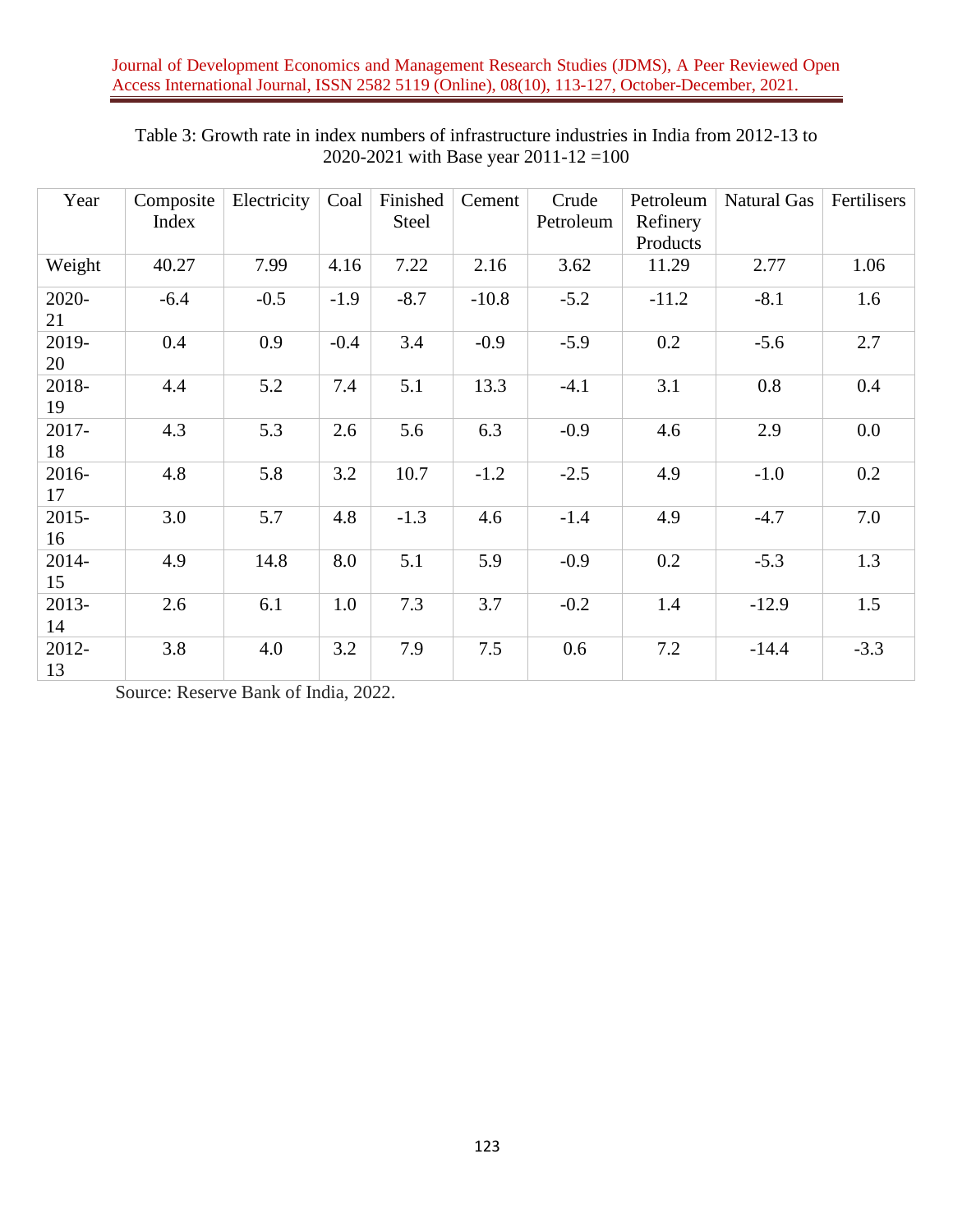

### **Conclusion:**

The legacies of stunted education, job loss, widening inequalities, gender gap, increase in the cost of raw materials, decline in GDP, fall in the income, and the effects is the biggest since the Great Depression. The World Bank warned in its of "a decade of global growth disappointments" and the global output will be 5 percent lower by 2025 when compared to prepandemic trend. Therefore, in India as well as across the countries several crores of rupees were spent to arrest the negative impact of Covid-19. Varieties of vaccines have been developed with huge investment and it is made available to the people as regular and booster doses. All these have resulted in better recovery rate of 98.76 percent in India. No doubt the Covid-19 infection rate has declined in India, but the spread of the next wave is observed in South Korea, China, UK etc., and hence continuation of SOP is important to prevent the virus.

### **References**

- 1. McCall, B. (2020). COVID-19 and artificial intelligence: protecting health-care workers and curbing the spread. Lancet Digit Health 2, e166–e167.
- 2. Vijay Pal Bajiya, Sarita Bugalia, and Jai Prakash Tripathi (2020). Mathematical modelling of COVID-19: Impact of non-pharmaceutical interventions in India, Chaos 30, 113143 (2020); [https://doi.org/10.1063/5.0021353,](https://doi.org/10.1063/5.0021353) 24.11.2020.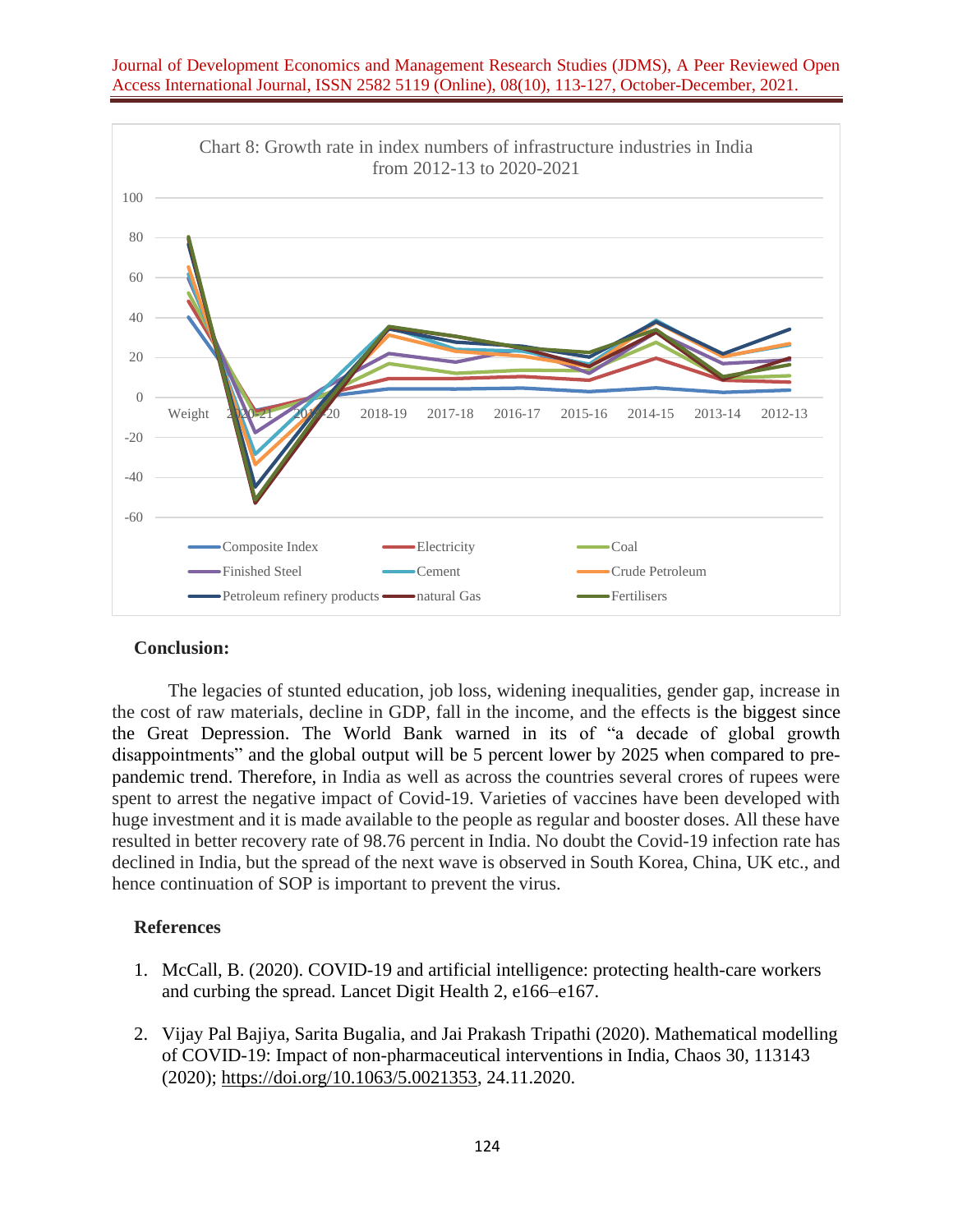- 3. J. Haushofer and C. J. E. Metcalf, (2020). "Which interventions work best in a pandemic?" Science, 368(6495), pp 1063–1065.
- 4. S. K. S. Nadim and J. Chattopadhyay, (2020). "Occurrence of backward bifurcation and prediction of disease transmission with imperfect lockdown: A case study on COVID-19," Chaos Solitons Fractals 140, 110163.
- 5. Senapati and J. Chattopadhyay, (2020). "Impact of intervention on the spread of COVID-19 in India: A model-based study," arXiv:2004.04950.
- 6. S. Khajanchi, K. Sarkar, J. Mondal, and M. Perc, (2020). "Dynamics of the COVID-19 pandemic in India," arXiv:2005.06286 (2020).
- 7. C. N. Ngonghala, E. Iboi, S. Eikenberry, M. Scotch, C. R. MacIntyre, M. H. Bonds, and A. B. Gumel, (2020). "Mathematical assessment of the impact of nonpharmaceutical interventions on curtailing the 2019 novel coronavirus," Math. Biosci. 325, 108364.
- 8. Russel, T. W. et al. (2020). Using a delay-adjusted case fatality ratio to estimate underreporting. Centre for Mathematical Modelling of Infectious Diseases Repository [https://cmmid.github.io/topics/covid19/global\\_cfr\\_estimates.html](https://cmmid.github.io/topics/covid19/global_cfr_estimates.html) (accessed 26 April 2020).
- 9. Edelstein, M., Lee, L. M., Herten-Crabb, A., Heymann, D. L. & Harper, D. R. (2018). Strengthening global public health surveillance through data and benefit sharing. Emerg. Infect. Dis. 24, pp 1324–1330.
- 10. Smith, G. E. et al. (2017). Novel public health risk assessment process developed to support syndromic surveillance for the 2012 Olympic and Paralympic Games. J. Public Health (Bangk.) 39, e111–e117.
- 11. Crichton, G., Guo, Y., Pyysalo, S., and Korhonen, A. (2018). Neural networks for link prediction in realistic biomedical graphs: a multi-dimensional evaluation of graph embedding-based approaches. BMC Bioinformatics 19:176. doi: 10.1186/s12859-018- 2163-9.
- 12. [Timothy W Russell,](mailto:timothy.russell@lshtm.ac.uk) Joel Hellewell, Sam Abbott, Nick Golding, Hamish Gibbs, Christopher I Jarvis, Kevin van Zandvoort, (2020). [CMMID COVID-19 working](https://cmmid.github.io/groups/ncov-group)  [group,](https://cmmid.github.io/groups/ncov-group) Stefan Flasche, Rosalind M Eggo, W John Edmunds & Adam J Kucharski. (2020). Using a delay-adjusted case fatality ratio to estimate under-reporting, Centre for Mathematical Modelling of Infectious Diseases, 25-08-2020.
- 13. Jon C Emery, Timothy W Russel, Yang Liu, Joel Hellewel, Carl AB Pearson, (2019). CMMID 2019-nCoV working group , Gwenan M Knight , Rosalind M Eggo , Adam J Kucharski, Sebastian Funk, Stefan Flasche, Rein M G J Houben, (2020). The contribution of asymptomatic SARS-CoV-2 infections to transmission - a model-based analysis of the Diamond Princess outbreak, Centre for Mathematical Modelling of infectious diseases,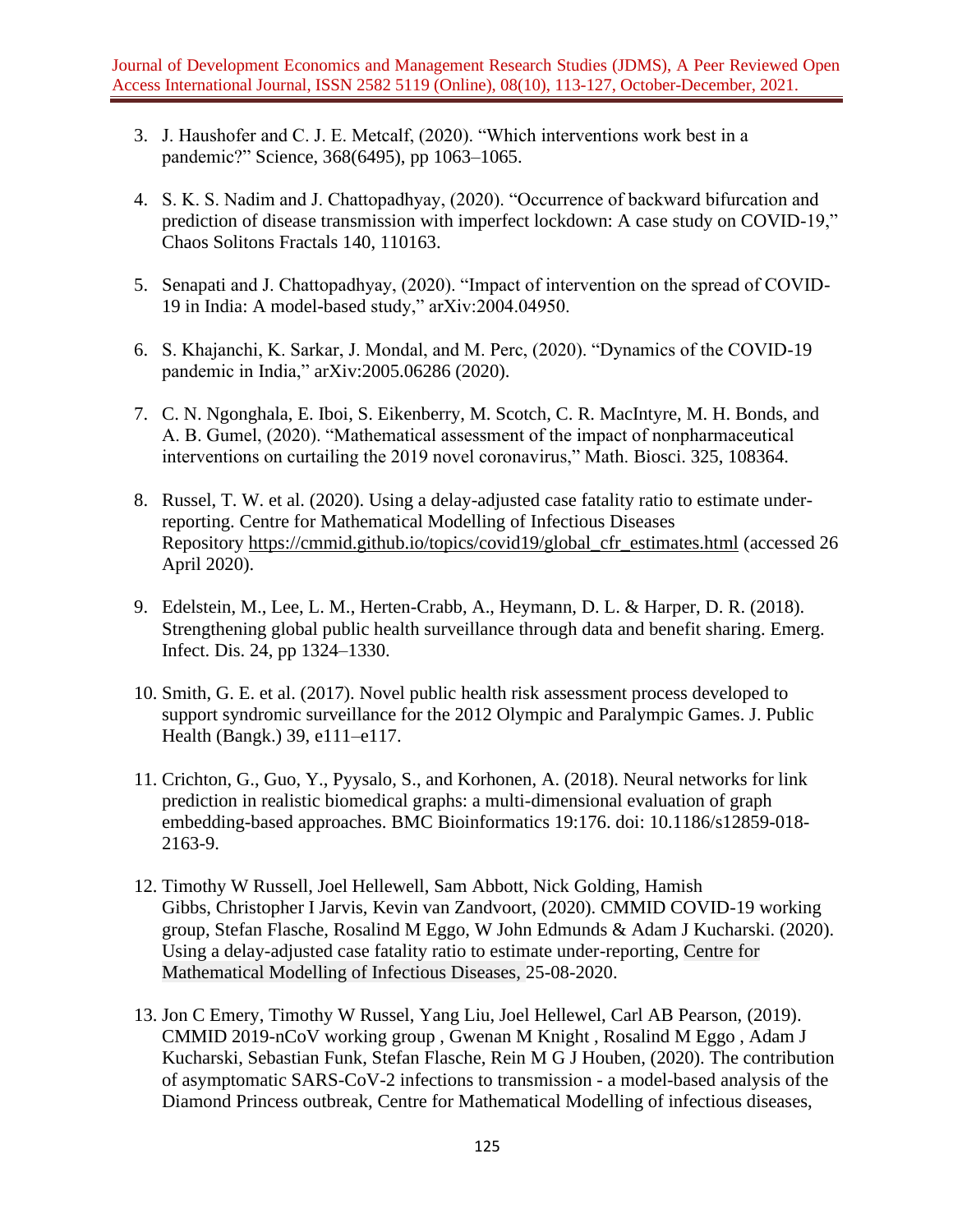Department of Infectious Disease Epidemiology, Faculty of Epidemiology and Population Health, London School of Hygiene and Tropical Medicine, London, UK, 24.08.2020.

- 14. Anastassopoulou, C., Russo, L., Tsakris, A., & Siettos, C. Data-based analysis, modelling and forecasting of the COVID-19 outbreak. PLoS ONE 15, e0230405 (2020).
- 15. Lee, J. K., & Jeong, H. W. (2020). Wearing facemasks regardless of symptoms is crucial for preventing spread of COVID-19 in hospitals. Infect. Control Hosp. Epidemiol. [https://doi.org/10.1017/ice.2020.202.](https://doi.org/10.1017/ice.2020.202)
- 16. [Kiesha Prem, Yang Liu,](https://www.thelancet.com/journals/lanpub/article/PIIS2468-2667(20)30073-6/fulltext) [Timothy W Russell, Adam J Kucharski, Rosalind M Eggo, Mark](https://www.thelancet.com/journals/lanpub/article/PIIS2468-2667(20)30073-6/fulltext)  [Jit, a](https://www.thelancet.com/journals/lanpub/article/PIIS2468-2667(20)30073-6/fulltext)nd [Petra Klepac, \(](https://www.thelancet.com/journals/lanpub/article/PIIS2468-2667(20)30073-6/fulltext)2020). The effect of control strategies to reduce social mixing on outcomes of the COVID-19 epidemic in Wuhan, China: a modelling study. Lancet 5, e261–e270, DOI[:https://doi.org/10.1016/S2468-2667\(20\)30073-6.](https://doi.org/10.1016/S2468-2667(20)30073-6)
- 17. Kwok, K. O., Lai, F., Wi, W., Wong, S. Y. S., & Tang, J. W. T. (2020). Herd immunity estimating the level required to halt the COVID-19 epidemics in affected countries. J. Infect. [https://doi.org/10.1016/j.jinf.2020.03.027.](https://doi.org/10.1016/j.jinf.2020.03.027)
- 18. [Osmar Pinto Neto,](https://www.nature.com/articles/s41467-020-20687-y#auth-Osmar-Pinto_Neto) [Deanna M. Kennedy,](https://www.nature.com/articles/s41467-020-20687-y#auth-Deanna_M_-Kennedy) [José Clark Reis,](https://www.nature.com/articles/s41467-020-20687-y#auth-Jos__Clark-Reis) [Yiyu Wang,](https://www.nature.com/articles/s41467-020-20687-y#auth-Yiyu-Wang) [Ana Carolina](https://www.nature.com/articles/s41467-020-20687-y#auth-Ana_Carolina_Brisola-Brizzi)  [Brisola Brizzi,](https://www.nature.com/articles/s41467-020-20687-y#auth-Ana_Carolina_Brisola-Brizzi) [Gustavo José Zambrano,](https://www.nature.com/articles/s41467-020-20687-y#auth-Gustavo_Jos_-Zambrano) [Joabe Marcos](https://www.nature.com/articles/s41467-020-20687-y#auth-Joabe_Marcos-Souza) de Souza, [Wellington](https://www.nature.com/articles/s41467-020-20687-y#auth-Wellington-Pedroso)  [Pedroso,](https://www.nature.com/articles/s41467-020-20687-y#auth-Wellington-Pedroso) [Rodrigo Cunha de Mello Pedreiro,](https://www.nature.com/articles/s41467-020-20687-y#auth-Rodrigo_Cunha-Mello_Pedreiro) [Bruno de Matos Brizzi,](https://www.nature.com/articles/s41467-020-20687-y#auth-Bruno-Matos_Brizzi) [Ellysson Oliveira](https://www.nature.com/articles/s41467-020-20687-y#auth-Ellysson_Oliveira-Abinader)  [Abinader](https://www.nature.com/articles/s41467-020-20687-y#auth-Ellysson_Oliveira-Abinader) & [Renato Amaro Zângaro.](https://www.nature.com/articles/s41467-020-20687-y#auth-Renato_Amaro-Z_ngaro) (2021). Mathematical model of COVID-19 intervention scenarios for São Paulo—Brazil, [Nature Communications](https://www.nature.com/ncomms) volume 12, Article number: 418 (2021).
- 19. Subhas [Khajanchi](https://www.sciencedirect.com/science/article/pii/S2211379721004198#!), [Kankan](https://www.sciencedirect.com/science/article/pii/S2211379721004198#!) Sarkar, Jayanta [Mondal,](https://www.sciencedirect.com/science/article/pii/S2211379721004198#!) Kottakkaran [SooppyNisar,](https://www.sciencedirect.com/science/article/pii/S2211379721004198#!) (2021). Mathematical modelling of the COVID-19 pandemic with intervention strategies, Elsaviour, [Volume 25,](file:///C:/Users/Thirunavukkarasu/AppData/Roaming/Microsoft/Word/Volume%2025) June 2021, 104285.
- 20. Samui P., Mondal J., Khajanchi S. (2020). A mathematical model for COVID-19 transmission dynamics with a case study of India, Chaos Solitons Fractals, 140 (2020), Article 110173.
- 21. Das A., Dhar A., Kundu A., Goyal S. (2020). Covid-19: analysis of a modified SEIR model, a comparison of different intervention strategies and projections for India, (2020), [10.1101/2020.06.04.20122580.](https://doi.org/10.1101/2020.06.04.20122580)
- 22. [Abba B.Gumel](https://www.sciencedirect.com/science/article/pii/S2468042720300750#!), [Enahoro A.Iboi, Calistus N.Ngonghala,](https://www.sciencedirect.com/science/article/pii/S2468042720300750#!) an[dElamin H.Elbash](https://www.sciencedirect.com/science/article/pii/S2468042720300750#!) (2021).A primer on using mathematics to understand COVID-19 dynamics: Modeling, analysis and simulations, Science Direct, [Volume 6,](https://www.sciencedirect.com/journal/infectious-disease-modelling/vol/6/suppl/C) 2021, Pp 148-168.
- 23. Pakwan Riyapan, Sherif Eneye Shuaib, and Arthit Intarasit, (2021).A Mathematical Model of COVID-19 Pandemic: A Case Study of Bangkok, Thailand, Volume 2021,Article ID 6664483, [https://doi.org/10.1155/2021/6664483.](https://doi.org/10.1155/2021/6664483)